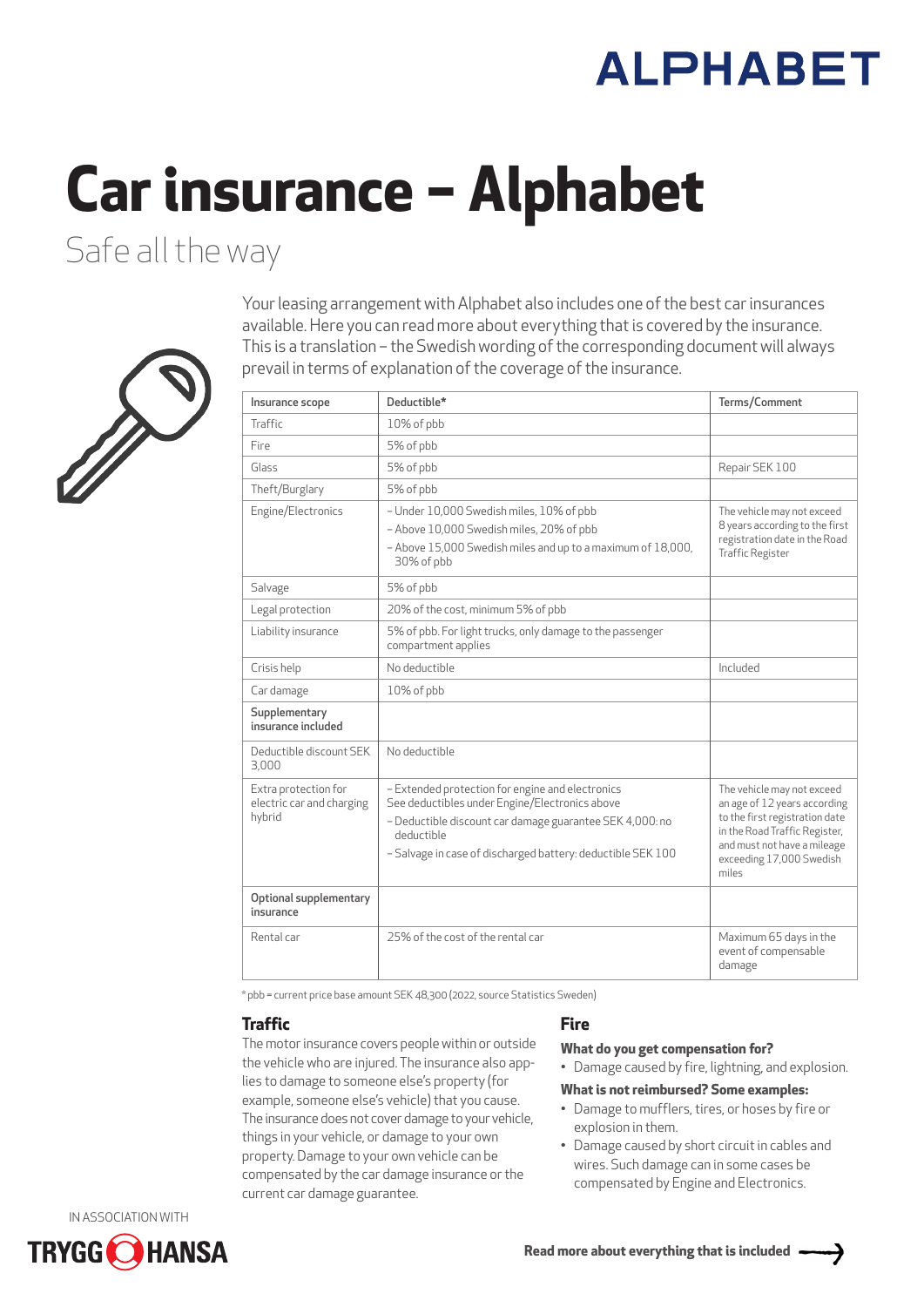

# **Glass**

#### **What do you get compensation for?**

• Windshield, side, or rear window that is cracked or crushed.

#### **What is not reimbursed?** Some examples:

- Damage to glass roof and lens.
- Damage in connection with the car colliding, rolling over, or driving off the road.

The above damages can in some cases be compensated by car damage in the full insurance or by a car damage guarantee. In case of glass damage, contact Ryds Glas 0771–411 411 or Carglass 0771–575 575.

# **Theft/burglary**

# **What do you get compensation for?**

Some examples:

- Car and car accessories stolen.
- Damage to the car and car accessories in connection with burglary or theft.

#### **What is not reimbursed?** Some examples:

- If someone who has been allowed to use the car does not return it.
- If someone in your household steals the car.

#### **No deductible?**

If your car is stolen when it is equipped with one of our approved tracking equipment that is activated, you avoid the deductible for theft completely.

# **Engine and electronics**

# **What do you get compensation for?**

Some examples:

• Damage to engine, electronics, gearbox, and air conditioning system if the car has been registered for a maximum of 8 years from the first registration date. The car must have driven no more than the number of Swedish miles stated in your insurance policy. The insurance terminates as soon as any of the limits are reached.

#### **What is not reimbursed?** Some examples:

- Damage to exhaust pipes, muffler and fuel tank.
- Damage to brakes, wheel bearings, and discs in the clutch.
- Damage caused by wear, manufacturing or construction defects.

# **Salvage**

#### **What do you get help with and compensation for?**  Some examples:

- Salvage to the nearest workshop, if the car cannot be driven onwards.
- Cost of transporting drivers and passengers to the place where the journey began or to the destination of the journey, depending on what is closest.

#### **When does the insurance not apply?**

• If the car stops due to lack of fuel.

# **Legal protection**

Applies if you end up in a dispute that can be tried by a general court. The dispute may involve a traffic accident, purchase or sale of the car, or repair.

#### **What do you get compensation for?**

Some examples:

- Your legal costs.
- The other party's costs if you lose the dispute.

#### **What is not reimbursed?** Some examples:

- Dispute in the dissolution of a marriage, partnership, or cohabitation relationship.
- Dispute over amounts lower than half the price base amount.
- Class action.

# **Liability insurance**

Liability insurance gives you compensation if something is damaged inside the car or in the truck's driver's compartment due to a sudden and unforeseen event.

#### **What do you get compensation for?**

Some examples:

- Furnishings destroyed by spilled paint.
- Cost for salvage to the workshop and cleaning of the tank if you have refuelled using the wrong fuel.

#### **What is not reimbursed?** Some examples:

- New locks and ignition locks.
- Injuries caused by animals.

#### **Maximum compensation**

SEK 50,000.

# **Crisis help**

Applies if you suffer from mental illness as a result of an injury that is compensated by the insurance.

#### **What do you get compensation for?**

• 10 treatment sessions with a therapist or psychologist, to whom we will refer you.

# **Car damage**

#### **What do you get compensation for?**

• External damage to your car in a traffic accident, damage or other external accident, e.g. a tree falling over the car or that you hit a lamppost. Damage is included in the half-insurance for company-owned cars and light trucks.

#### **What is not reimbursed?** Some examples:

- Damage caused by cold, moisture, humidity, rust, or corrosion.
- Damages that are not caused by external events, e.g. car parts that come loose because they are not properly screwed on.